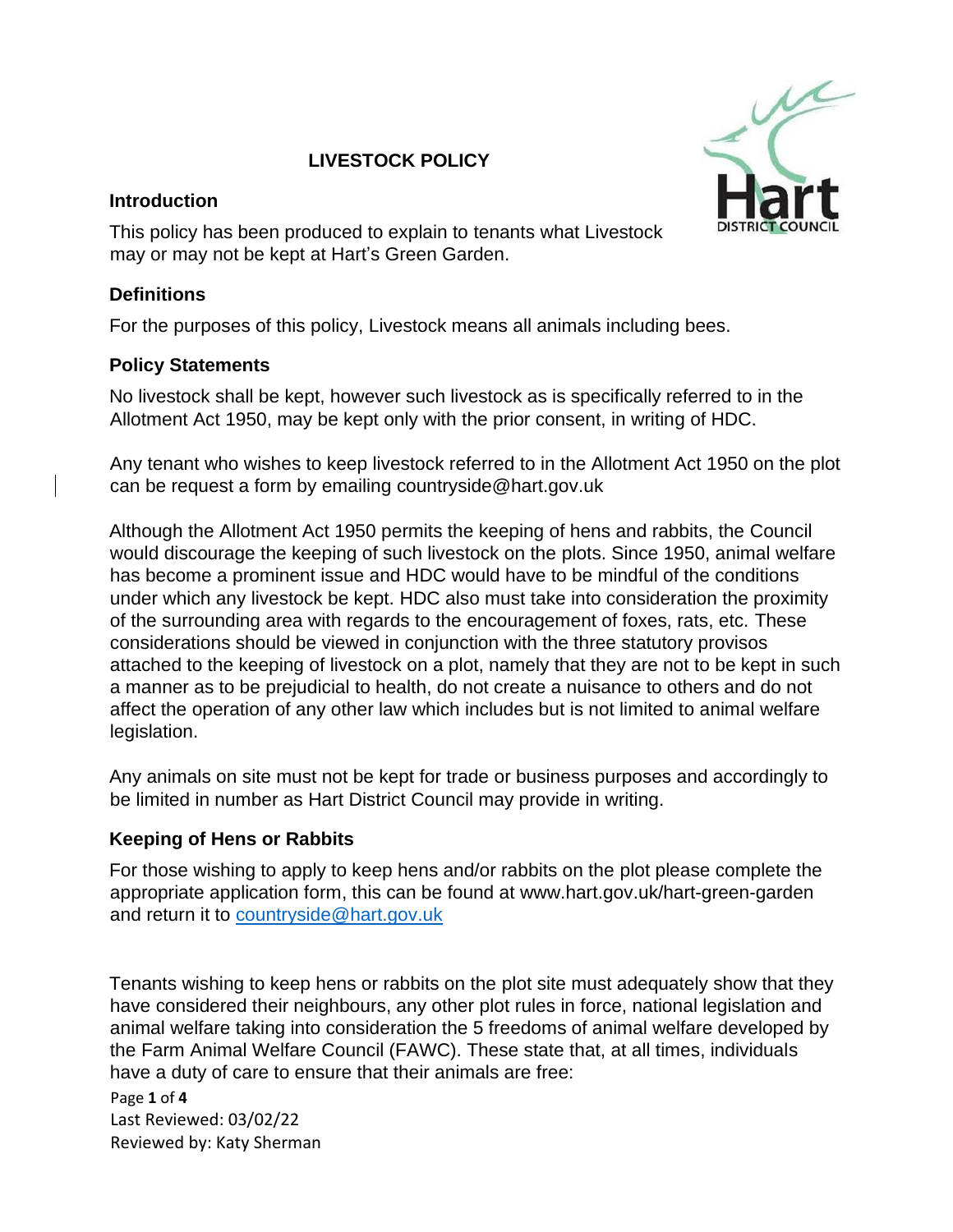- from hunger and thirst
- from discomfort
- from pain, injury or disease
- to express normal behaviour
- from fear and distress



The size of **roosting area/hutch** is restricted to the size of the shed dimensions given in the Buildings and Constructions Policy. Covered or uncovered **runs** are permitted. Consideration needs to be given to neighbours regarding the siting of the roosting and covered run areas to prevent shading on an adjoining neighbour's plot.

Plot holders are permitted to erect roosting/hutch areas in addition to having a shed and greenhouse on their plot if desired.

Applicants should support their application with appropriate plans or photographs.

For the benefit of other tenants Cockerels are **not** permitted.

The Hart District Council reserves the right to consult with advisors (such as vets etc.) in the vetting of this application and monitoring the condition of livestock.

HDC will appoint a member of the Management Hart District Council to ensure that the stipulated actions (set out in the appendix) are undertaken by the due dates. Regular monitoring of the site will be undertaken and if it is found that any of the actions are not undertaken to the satisfaction of the Hart District Council or its advisers the Hart District Council reserves the right to withdraw permission to keep livestock.

The Hart District Council reserves the right to withdraw permission to keep hens or rabbits due to any concerns they may have. This may include but is not limited to: increased vermin, smells, nuisance to other plot holders, animal welfare or any other matters relating to the keeping of the livestock.

#### Beekeeping

For those wishing to apply to keep bees, firstly please contact [countryside@hart.gov.uk.](mailto:countryside@hart.gov.uk) Bees are not allowed to be kept within Hart's Green Garden. Instead, we may designate a suitable area in which Bees can be kept outside/on the perimeter of the Garden.

Page **2** of **4** Last Reviewed: 03/02/22 Reviewed by: Katy Sherman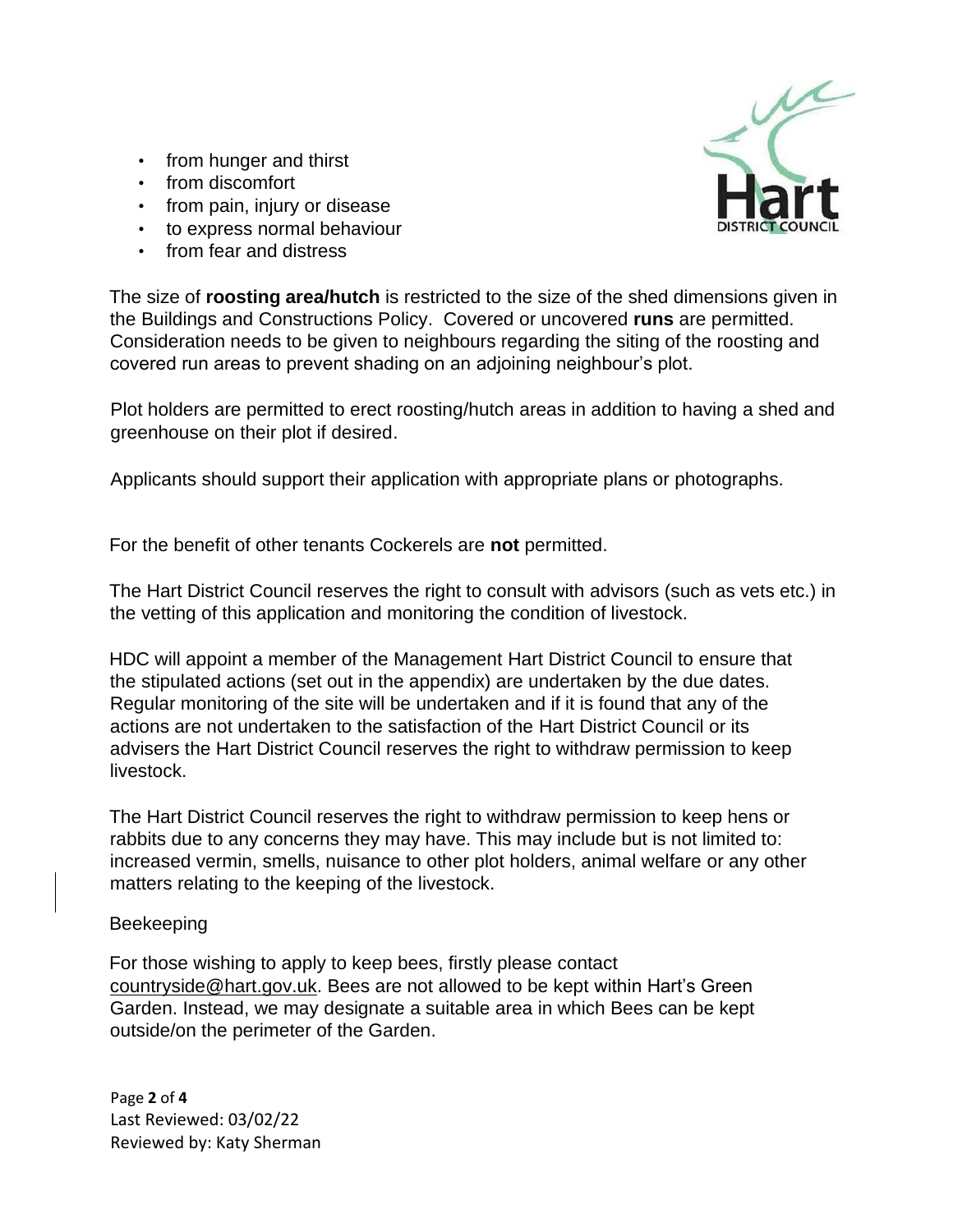Please take note of the policy below and complete the appropriate application form and return it to [countryside@hart.gov.uk](mailto:countryside@hart.gov.uk) for approval.



This policy is based on a risk assessment and follows guidance provided by the National Society of plot and leisure gardeners. Bees are beneficial for pollination of plants and Hart District Council are happy to allow beekeeping subject to following conditions:

- Any tenant wishing to locate hives on a Hart's Green Garden must have written permission from Hart District Council, which will need to be satisfied about the exact location of the hive/s and the competence level of the beekeeper.
- The beekeeper must be a member of the British Bee Keepers' Association via a local association and must have third-party liability insurance to cover any possible claim that may occur. Evidence of membership and third-party liability insurance must be provided with the application form for keeping bees
- Due to health and safety considerations, Bee Hives will not be permitted within Hart's Green Garden or on individual plots.
- It will be the bee-keepers responsibility to erect any fencing and warning signs required. The requirement is likely to include:
- 4 foot-high wire/brush fencing to encourage the bees to fly away from the plots.
- Clear warning signs to (along with the fencing) discourage people from approaching the hives
- When positioning beehives, arrangements should be made so that the flightpath of the bees when leaving the hive is above head height. Bees operate on instinct and will attack and sting in defence of the hive. Place hives in a place that only the bee keeper can approach
- When considering new requests, the Hart District Council will take account of the number and location of existing hives. Evidence suggests a maximum of three hives per acre is considered desirable.
- New colonies of bees should be obtained from a source where the temperament of the parent colony is known to be gentle. If a colony becomes aggressive, the beekeeper must take appropriate action, either re-queening, or moving the colony to

Page **3** of **4** Last Reviewed: 03/02/22 Reviewed by: Katy Sherman